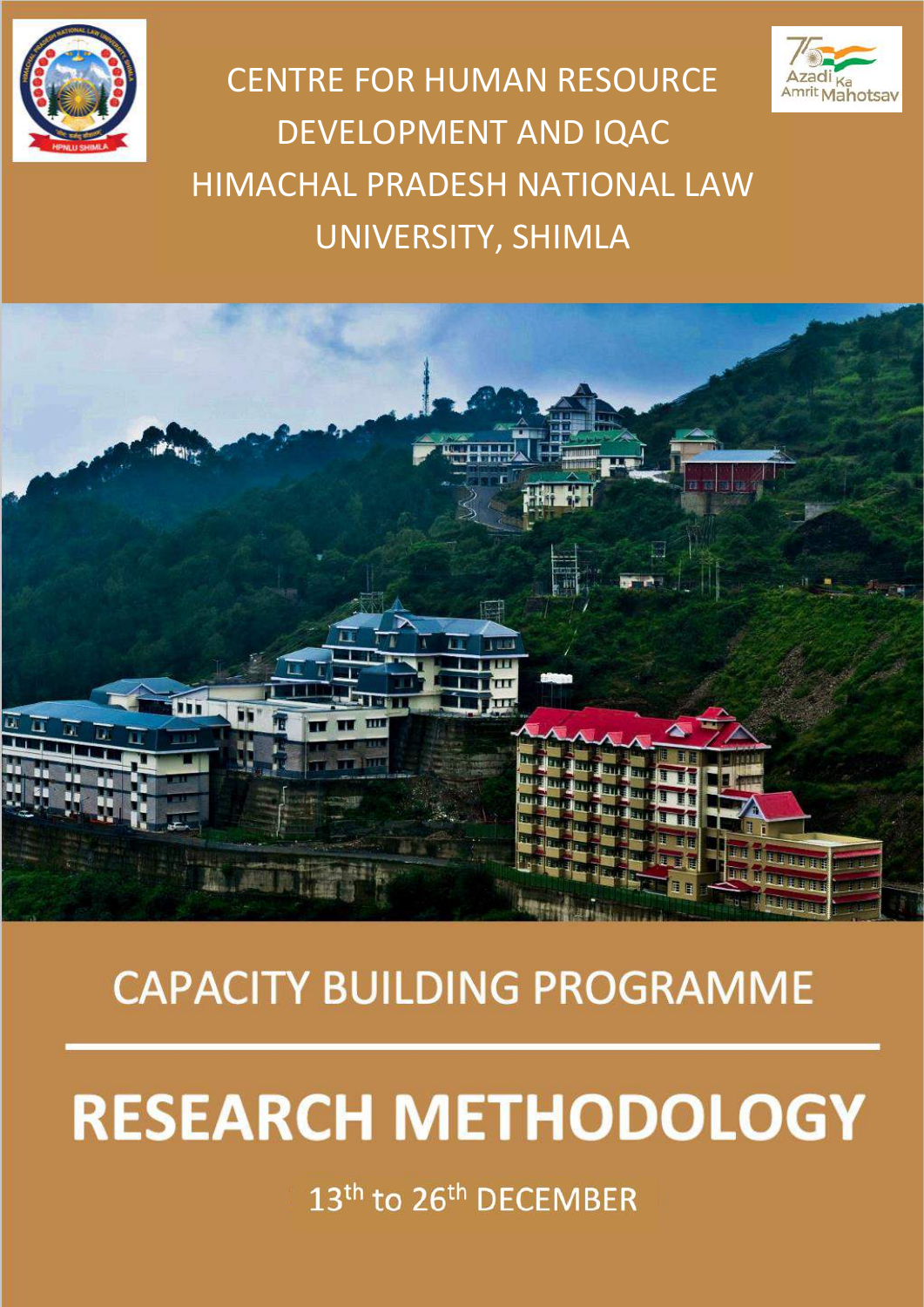

Established by the State Government in 2016, by an Act of the Legislature (Act 16 of 2016), located in the geographical terrain of Himalayas, Himachal Pradesh National Law University, Shimla, is the best place for education, developing students, understanding the law and legal system, topographies of law making, legal practices, and administration.

The institution has attracted an excellent set of teachers from all over India. The University is committed to provide inter disciplinary and practical/application based legal education, keeping in view the requirements of overall development of its students.

Hon'ble Mr. Justice Mohammad Rafiq, Chief Justice, High Court of Himachal Pradesh is the chancellor and Prof. (Dr.) Nishtha Jaswal is the Vice-Chancellor of the university. *'Yogah Karmasu Koushalam'* meaning 'to do a skillful is a virtue' is what HPNLU family believes in.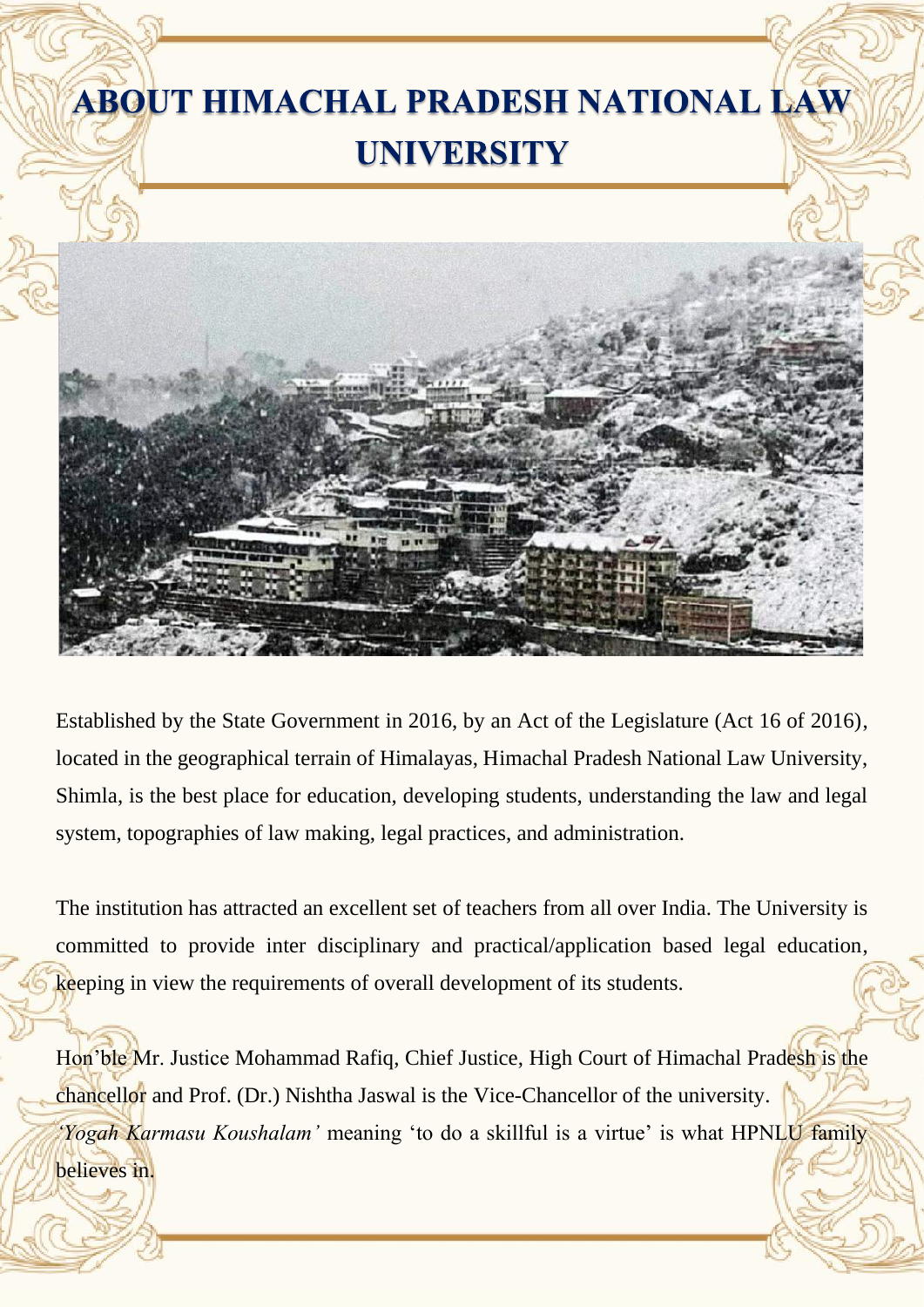# **ABOUT THE CENTRE FOR HUMAN RESOURCE DEVELOPMENT**

The Centre for Human Resource Development was established in the year 2021 under the aegis of Himachal Pradesh National Law University, Shimla.

Understanding the imperative necessity of human resource is of absolute pertinence in today's day and age, as human resource is a summation of knowledge, skills, creative abilities, talents and aptitudes of a workforce that has incredible significance in the cardinal development and overall progress of an organisation. Gathering the exigencies to understand the importance of human resource, HPNLU, Shimla bought to fore the Centre for Human Resource Development (CHRD).

The primordial focus of CHRD essentially revolves around the cardinal idea of development of human resource by fostering growth and imbibing nurturing values in individuals. It endeavours to accomplish that by organising discussions, workshops, and seminars on said subjects.

Keeping in view said objectives, CHRD organised a two-day training programme on Gender Sensitisation and Prevention of Sexual Harassment at Workplace and looks forward to organise a capacity building programme in the coming weeks of December.



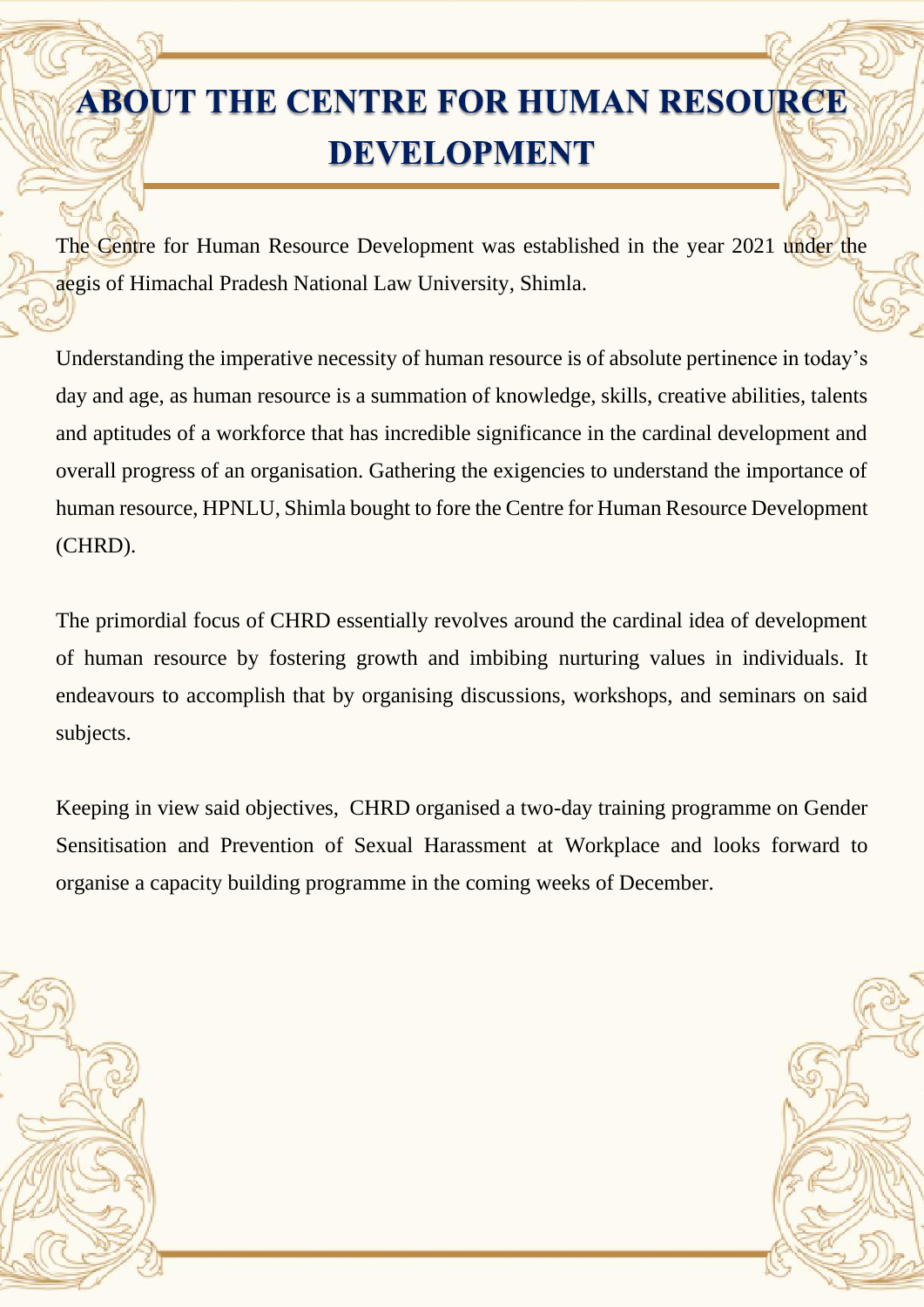# **ABOUT THE PROGRAMME**



Research is the systematic and objective process of gathering, recording**,** and analysing data for taking appropriate & meaningful decisions. It connotes patient study and scientific investment, wherein the researcher takes a more careful look at data to discover all that could be known more deeply about the subject under study. Applied research facilitates managerial decision-making and reduces uncertainty.

To keep pace with the recent advancement in any discipline, one has to be well versed with the latest developments in research methodology. Keeping in view the importance of research methodology, this 15-day capacity building programme on research methodology would focus on the nuances of conducting research and various dimensions of related disciplines, with an expansive exposure to the knowledge of various learned speakers.

Ranging from the conceptualization of research projects, preparation of research proposals, to intricate details of research methodology and winding up with the procedure of documenting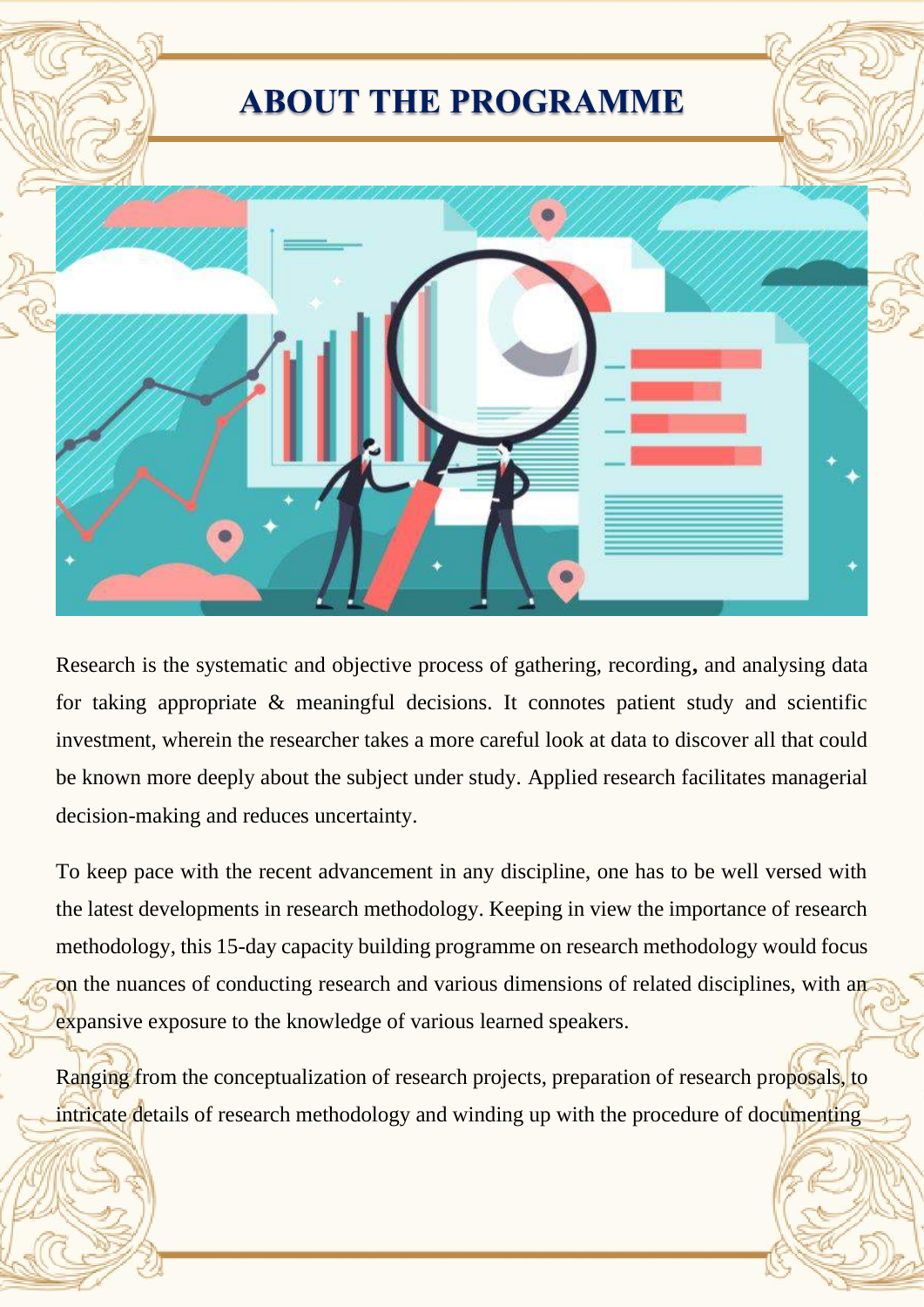and publishing research findings, the programme would attempt to provide a comprehensive orientation on Research. Participants will be acquainted with theoretical and practical premises of empiricism in the domain of research methodology.

On the completion of the programme, participants will have developed the skills required to review literature, develop hypothesis, frame research designs, identify various sampling techniques and comprehend the role and relevance of the tools required for data collection analysis and report writing.

Keeping in view the above-mentioned purposes, The Centre for Human Resource Development at HPNLU invites applications from faculty members of colleges, universities, management executives, research scholars, academicians and students who wish to deepen their understanding on **Research Methodology, Publication and Research Ethics**.

## **OBJECTIVES OF THE PROGRAMME**

- To acquaint the participants with fundamental concepts of Research Methodology, Publication, and Research Ethics, and their *de facto* importance.
- To develop a deeper understanding of various dimensions of research, through intricate discourses on the mentioned key focus areas, including but not limited to, research integrity.
- To engage participants' mind towards adopting principles and practices as a creed, rather than ideals imposed by the rule makers.

## **WHO MAY PARTICIPATE?**

Students.

•

- Research Scholars.
- Academicians.
- Professionals working in or for organizations.

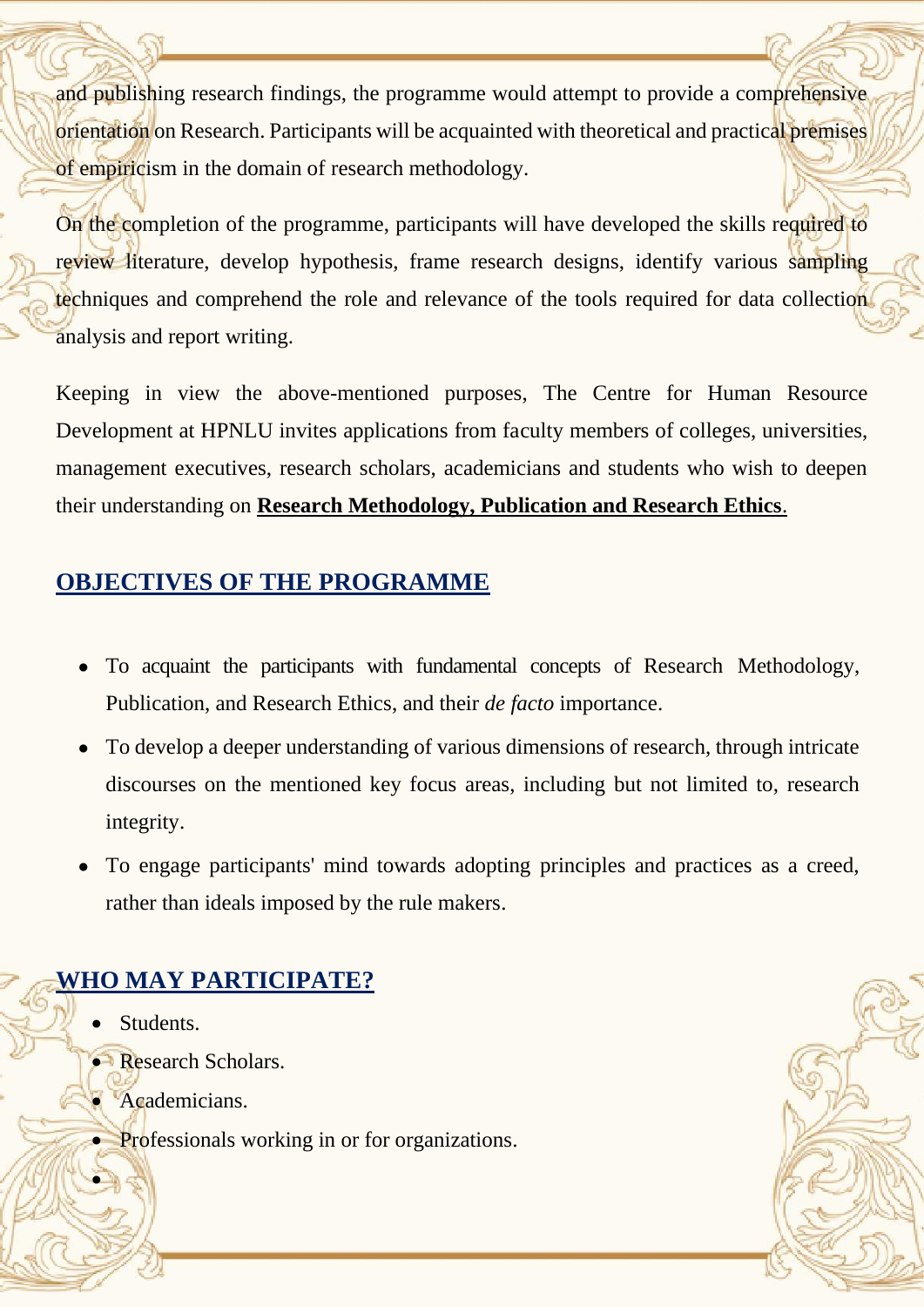# **REGISTRATION**

# **REGISTRATION FEES:**

• For Research Scholars/Academicians: 1000 (INR) • Students: 500 (INR)

# **REGISTRATION LINKS:**

**Registration form:** <https://forms.gle/iqTKR6KWpkq7iT9H7>

**Payment Details:** Account no: 38098268952 Branch: BOLLEAUGANJ(06785) IFSC code: SBIN0006785 Account name: HIMACHAL PRADESH NATIONAL LAW UNIVERSITY

# **INSTRUCTIONS TO THE PARTICIPANTS:**

- The participants are required to use the payment details given above to pay the respective registration fees and attach the screenshot of successful payment in the registration form.
- The programme shall be conducted through the Cisco WebEx platform and the link will be provided before the session begins. Any changes in the platform used for the same shall be intimated well ahead of time.
- The candidates are requested to ensure proper internet connectivity and data usage of about 3GB per day to have live streaming of all sessions before joining the programme.
- E-certificates will be issued to the participants on successful completion of the course. Attendance is mandatory for all sessions, failing which certificates shall not be awarded. Intimation of registration and selection shall be sent through e-mail.
- The details of schedule of the programme will be intimated to all the participants through email after the registration process.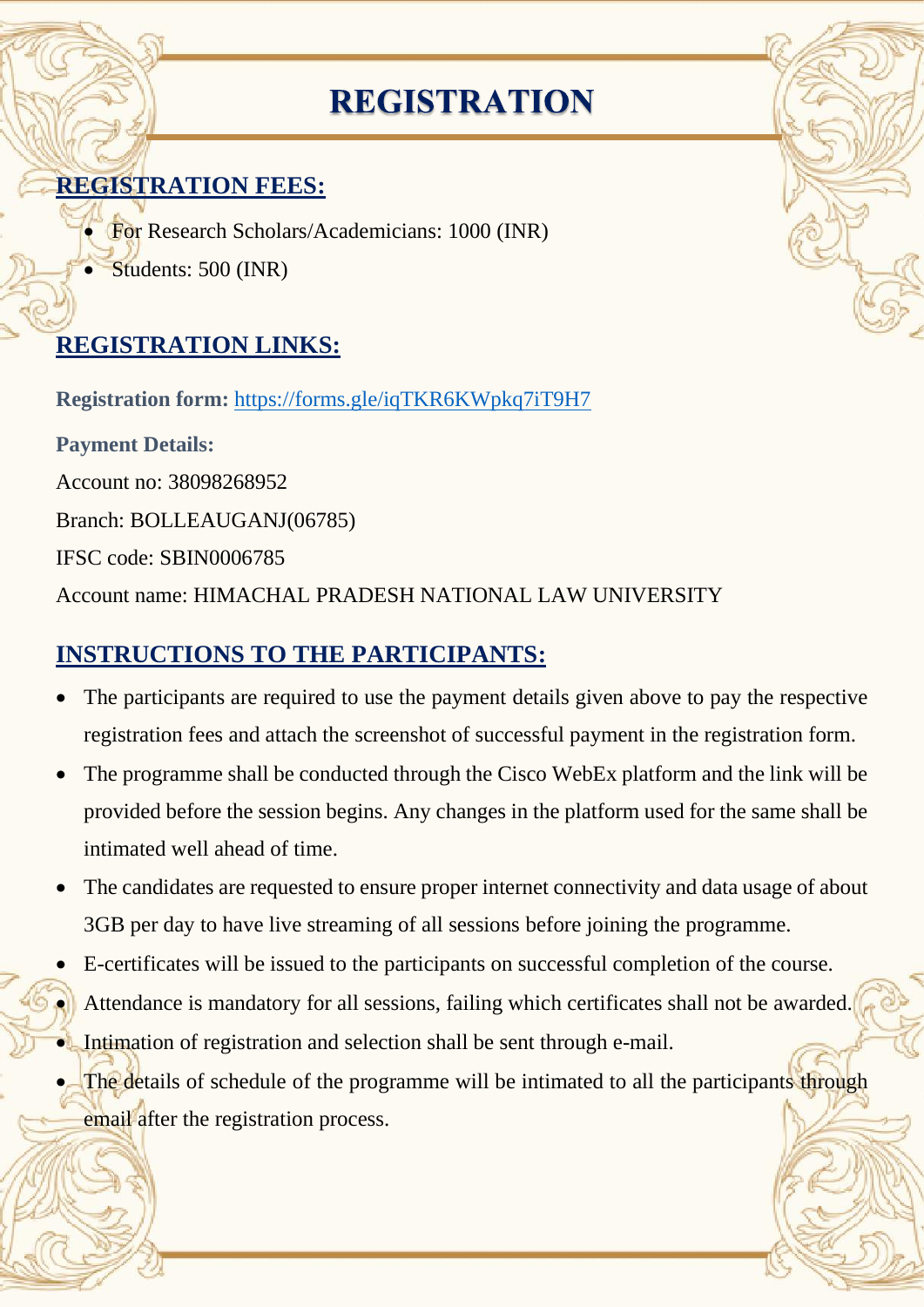# **IMPORTANT DATES**

| <b>Programme Date</b>               | $13th$ to $26th$ December, 2021 |
|-------------------------------------|---------------------------------|
| <b>Registration Deadline</b>        | $10th$ December, 2021           |
| <b>Confirmation of Registration</b> | $11th$ December, 2021           |

# **SCHEDULE OF THE SESSIONS**

| Session I          | 10.00 AM to 11.30 AM |
|--------------------|----------------------|
| Session II         | 12.00 PM to 1.30 PM  |
| <b>Session III</b> | 2.30 PM to 4.00 PM   |

NOTE: This is a tentative schedule. The detailed schedule of the programme will be shared after the completion of registration process.

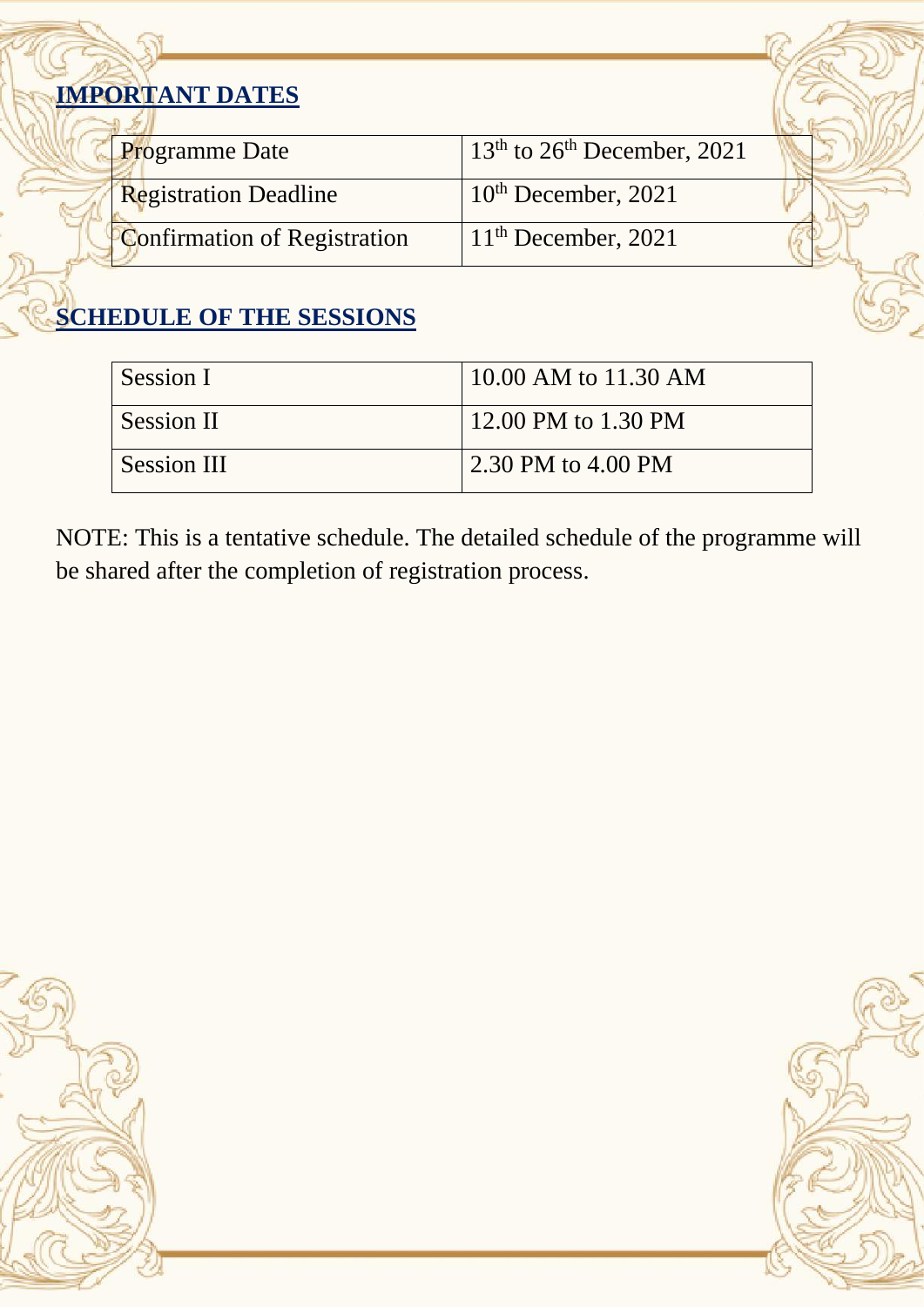# **DETAILS OF THE RESOURCE PERSONS**



#### **Prof. (Dr.) Ranbir Singh**

Prof. (Dr.) Ranbir Singh is the former and founder Vice-Chancellor of National Law University, Delhi. Prior to this, he was the founder Vice-Chancellor of NALSAR, University of Law. Dr. Ranbir has had a prolific legal career. He has served as the professor of law at Kurukshetra University and NLSIU, he has more than 50 research publications to his credit, he has presented papers in over 22 countries, and he is a member of various prestigious organisations.

 $Q \curvearrowleft$ 



#### **Prof.(Dr.)Veer Singh**

Prof. (Dr.) Veer Singh is the former Vice Chancellor of NALSAR, University of Law, Former Dean, University Instruction, P.U, Chandigarh, Former Director General, Army Institute of law, Mohali, and Former Director (Acad.), Chandigarh Judicial Academy. Dr. Singh is presently serving as the Vice Chancellor of Chandigarh Judicial Academy.

 $\odot$  or  $\odot$ 



#### **Prof. (Dr.) V. Vijayakumar**

Prof. (Dr.) Vijayakumar is currently serving as Vice Chancellor of National Law Institute University, Bhopal and was the former Vice-Chancellor of Dr. Ambedkar Law University, Chennai, Tamil Nadu. Professor (Dr.) Kumar held the UNHCR Chair on Refugee Law and has keen interest in IT administration and infrastructure. He is on the board of several National Law Schools steering various policy issues and is a member of the Academic Council of NLU, Delhi. He has also been conferred with various award**s.**

 $\odot$  or  $\odot$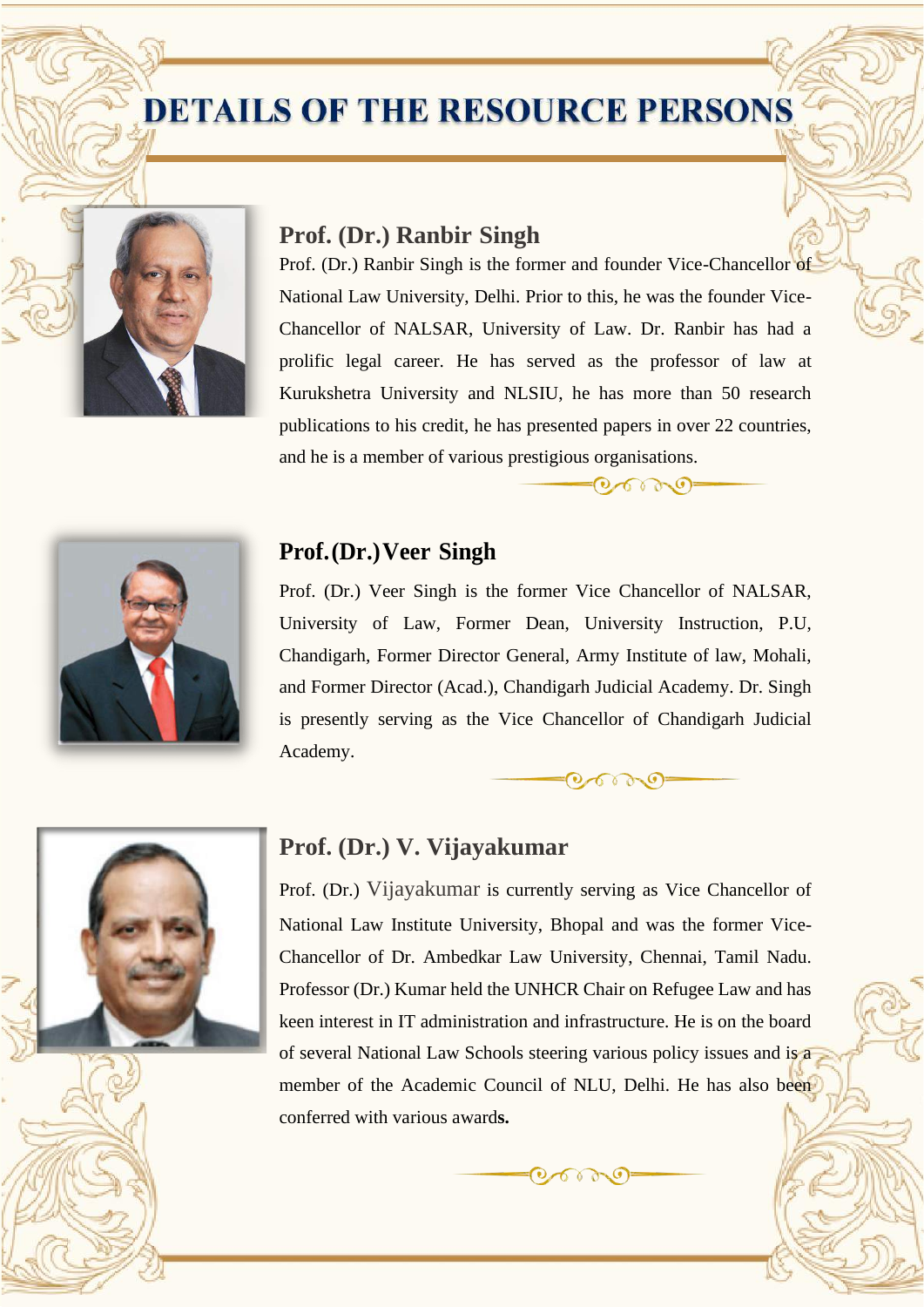

#### **Prof. (Dr.) Balraj Chouhan**

Prof. Balraj Chouhan is the first Vice Chancellor of Dharmashastra National Law University, Jabalpur in India. He has completed his degree in Law from Faculty of Law, University of Lucknow. Before joining the University, Prof. Chouhan served as the Director of Amity Law School, Lucknow, Vice Chancellor of Dr. Ram Manohar Lohia National Law University, Lucknow, and also served as the founding Vice Chancellor of NLIU, Bhopal.



#### **Prof. (Dr.) Vijender Kumar**

Prof. (Dr.) Vijender Kumar is a 'Commonwealth Fellow, UK' (2009- 2010), a 'Meritorious Law Teacher Awardee' (2019) from the Government of Telangana, and the Vice-Chancellor of Maharashtra National Law University, Nagpur. He was the former Vice-Chancellor of National Law University and Judicial Academy, Assam. He has also served as Registrar at NALSAR University of Law, Hyderabad.



 $-0.6000$ 



#### **Prof. (Dr.) A. Lakshminath**

Prof. (Dr) A. Lakshminath is the Founding Chancellor of Damodaram Sanjivayya National Law University, Visakhapatnam (A.P.) and Founder Pro-Chancellor Emeritus as well as Founding Vice-Chancellor, Chanakya National Law University. He has guided more than 550 LL. M. dissertations, 360 project reports, 92 Ph.D. degrees in Law. He has authored/coauthored 13 Books and 170 Articles in reputed Journals. He wasthe Editor of seven law journals of national and international repute and has won countless awards.

 $Q \rightarrow Q$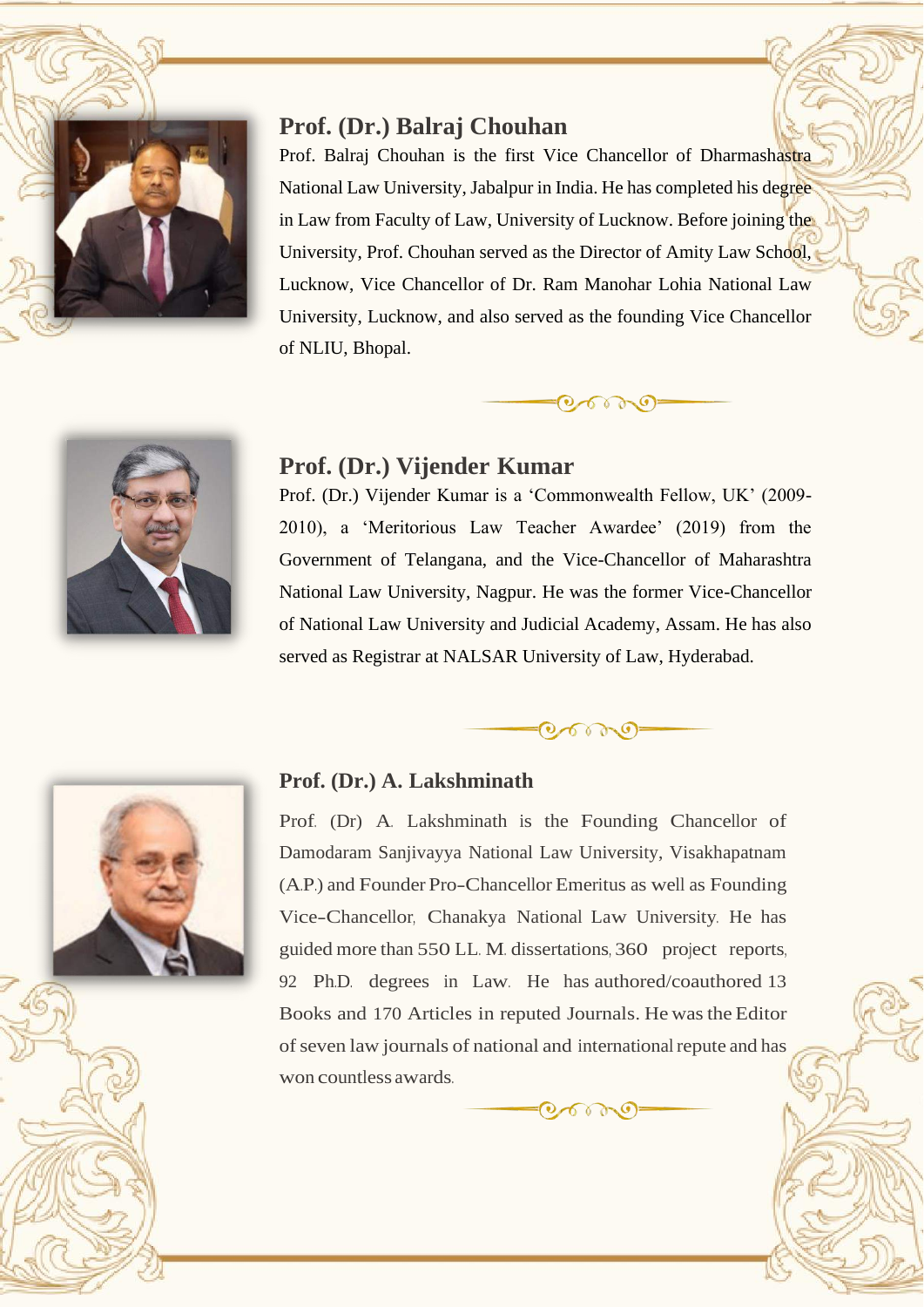

### **Prof. (Dr.) Mehraj Uddin Mir**

Prof. Mehraj Uddin Mir is the Vice Chancellor of Central University of Kashmir. He has topped panel of 20 eminent Vice chancellors of India for the year 2020 in ULketz wall of fame. Prof. Mehraj has also done pioneering research on "Criminal Justice System" & "Professional Development in Higher Education" which is acknowledged with awards. Prof. Mehraj is also recipient of many prestigious awards and fellowships, such as the fellowship of ISC and Kumarappa reckless award.

 $(0,0,0,0)$ 

 $\Theta$  or  $\Theta$  =



#### **Prof.(Dr.)Manoj Kumar Sinha**

Prof. (Dr.) Manoj Kumar Sinha is a Professor of Law at the WB National University of Juridical Sciences, Kolkata. He completed his Ph.D. in International Law from Jawaharlal Nehru University, LL.M. in International Human Rights Law from the University of Nottingham, and LL. B from University of Delhi.



#### **Prof. (Dr.) Anand Pawar**

Prof. (Dr.) Anand Pawar is Professor of Law at Rajiv Gandhi National University of Law, Punjab and was the former (officiating) Vice Chancellor of Hidayatullah National Law University, Raipur and the former (officiating) Vice Chancellor of Rajiv Gandhi National University of Law, Punjab. He has written several books, presented various research papers in prestigious journals and conferences, and also holds a Law Teaching and Legal Research Course 2006 - "Certificate in Law Teaching and Legal Research Skills" from Cardiff Law School, Cardiff, UK

 $\Theta$  or order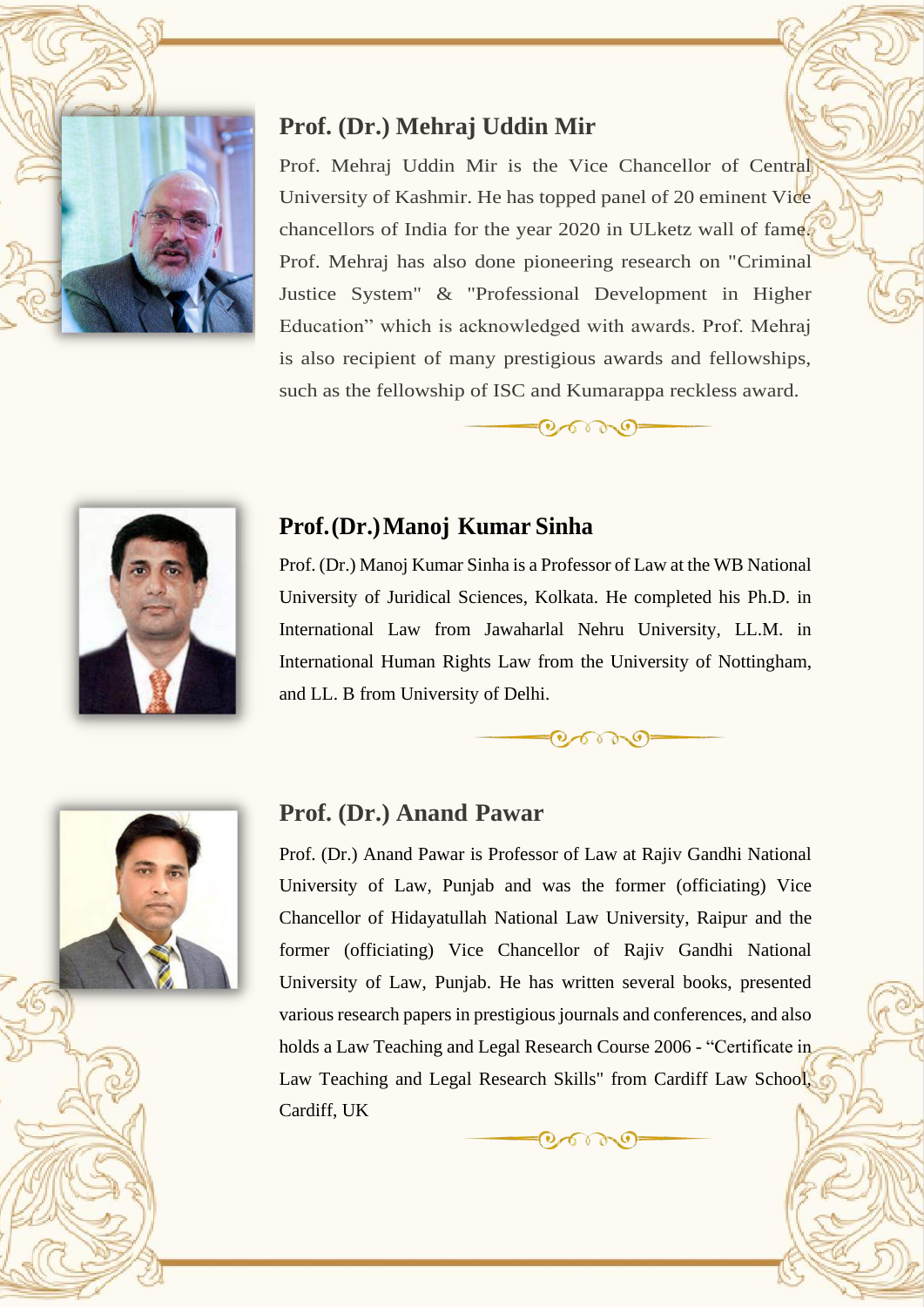

#### **Prof. (Dr.) Sanjeev Sharma**

Prof. Sanjeev Sharma is a professor at University Institute of Applied Management Sciences, Panjab University. His areas of research are Strategic Management, Marketing, International Business. Prof. Sharma has also edited several books, attended numerous conferences, and has delivered lectures at different platforms  $-20000$ 

## **Prof. (Dr.) Kulwant Singh**

Prof. Kulwant Singh is a professor of law at University of Jammu. Dr. Kulwant has a teaching and research experience of more than 30 years. He has published a host of articles in National and International journals. and has also won several national and international awards.



## **Dr. Rakesh Mohindra**

Dr. Rakesh is a Post Graduate in Geography, Public Administration, and Library and Info Science from Panjab University, Chandigarh. He did his Doctorate on Library Service Quality of Indian Law Universities from KUK. He has also edited 4 books and published more than 10 papers in research journals. Dr. Rakesh presently works in Panjab University, heading University Business School Learning Centre.

 $= 0$  or  $\theta =$ 

 $-0.6000 =$ 



### **Dr. Kamal Kishore**

Dr. Kamal Kishore is currently serving as the Assistant Professor in the Department of Biostatistics PGIMER, Chandigarh. He has published more than 40 articles in peer-reviewed national and international journals, and he is the member of ISMS, IBS, and Data Visualisation Society.

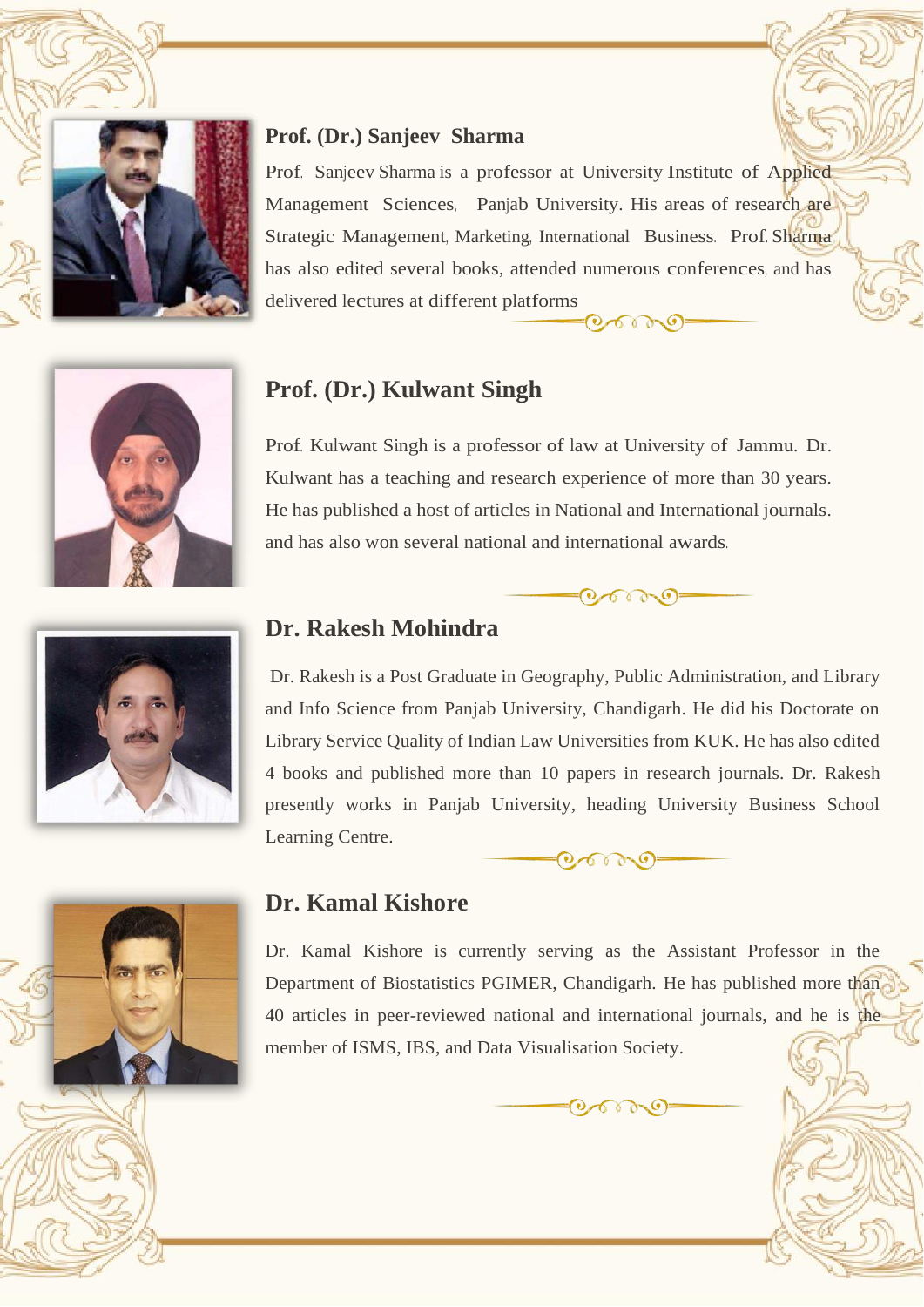

# **ORGANISERS**

## **PATRON-IN-CHIEF**

**Hon'ble Mr. Justice Mohammad Rafiq**

Chief Justice, High Court of Himachal Pradesh Chancellor, Himachal Pradesh National Law University, Shimla

# **PATRON**

**Prof. (Dr.) Nishtha Jaswal**

Hon'ble Vice Chancellor, Himachal Pradesh National Law University, Shimla

# **PROGRAMME CONVENER PROGRAMME CO-CONVENERS**

**Dr. Deepika Gautam** Director CHRD, HPNLU, Shimla **Dr. Praveen Kumar** Co-odinator CHRD, HPNLU, Shimla

**Dr. Esha Sharma** Co-cordinator CHRD, HPNLU, Shimla

# **PROGRAMME CO-ORDINATORS**

**Abhinav Anand** Convener CHRD, HPNLU, Shimla **Kanav Sood** Co-convener CHRD, HPNLU, Shimla

# **STUDENT MEMBERS**

Sanchit Sharma Soudamini Sharma Vernika Banyal Shubham Mahajan Nishchal Thakur Manaswini Dube

Shivam Sarin Vaibhav Gupta Ayushman Chauhan Dakshaini Harshali Srivastava